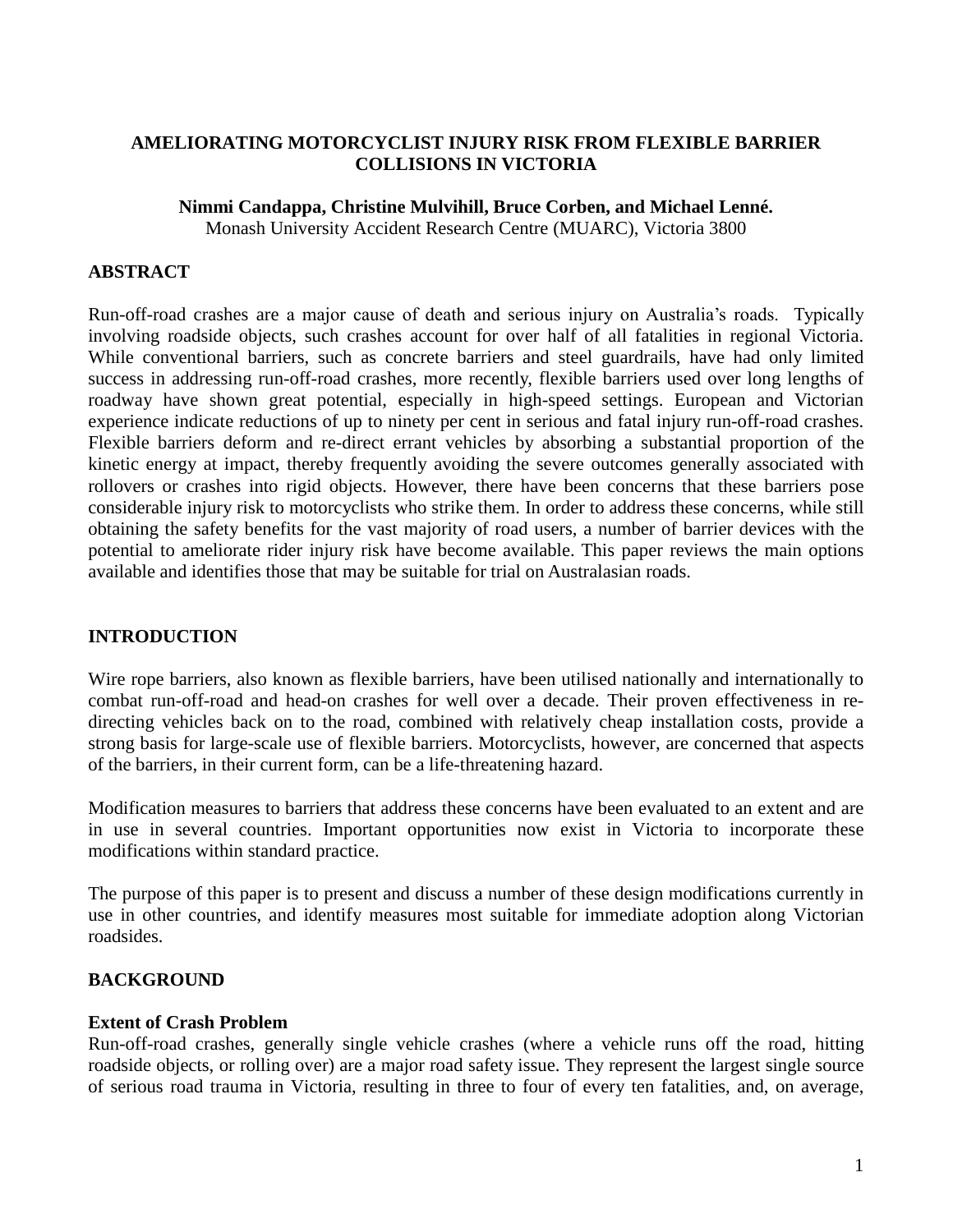high-severity injuries (Larsson, Candappa & Corben, 2003). Single-vehicle crashes are not specific to Victoria either, as indicated below:

Australia-wide, single-vehicle crashes accounted for 45% of all fatal crashes between the period 2002-2004 (ATSB 2004);

In South Australia (2002), 67% of all fatal crashes involved single vehicles (Transport SA, 2002);

In Queensland in 2002, 46% of fatal crashes were single-vehicle crashes and 24% of hospitalisation outcomes involved hitting an object (Queensland Government, 2002);

• In Western Australia (2000), 36% of fatal crashes involved hitting an object; based on data from the Office of Road Safety, 2000;

• In NSW (2001), 37% of fatal crashes were single-vehicle crashes (Road Traffic Authority NSW, 2001).

Run-off-road crashes are prevalent in both rural and metropolitan regions. Injury consequences though, tend to be more severe in rural areas due to the higher speeds involved. Run-off-road crashes contribute to more than half of all fatalities in rural Victoria (Corben & Johnston, 2004).

Swedish studies have found that single-vehicle crashes are strongly correlated with the traffic volume on the road, with a large proportion of crashes occurring on a small percentage of the total length of road network. Larsson et al. (2003) report that about 80% of the road toll due to single-vehicle crashes can be addressed by focussing on about 40% of the road length. Although further research is required, similar findings are anticipated for the Victorian road network. One study found that "...on just seven routes in Victoria, totalling 673 kilometres in length, there have been a total of 425 serious casualty run-off-road crashes in five years. Crash densities ranged between 0.07 and 0.23 serious casualty crashes per kilometre per year, with the average for the seven key routes being 0.13," (Corben  $\&$ Johnston, 2004, p.3).

# **Potential Solution and Effectiveness**

Although many countermeasures exist to combat run-off-road crashes, in recent years, flexible barriers have generally produced the greatest reductions in serious and fatal injury run-off-road crashes. Sweden, a world leader in road safety, has over 800 km of flexible barriers on its roads. Some studies in Sweden have reported as much as a 90 per cent reduction in the incidence of serious and fatal injury run-off-road and head-on crashes associated with the installation of flexible barriers (Larsson *et al*., 2003). This reduction is considerably larger than the safety gains associated with other treatment options for run-off-road crashes, including steel guardrail, concrete barriers, sealed shoulders, delineation improvements and clear zones. For example, a range of engineering treatments implemented in Victoria between 1989-1990 and 1993-1994, with the aim of reducing the incidence of collisions into fixed roadside objects, effectively reduced all casualty crashes by less than ten per cent on average and crash costs by around 15 per cent (Corben, Deery, Mullan & Dyte, 1997). Large-scale shoulder sealing, generally accepted as an effective treatment for run-off-road crashes, has produced reductions of around 30% of all casualty crashes. Even the combination of treatments such as shoulder sealing, line marking and removal of hazards resulted in reductions in both crash frequency and casualty costs of approximately 50 per cent (Delaney, Jacques, Corben & Newstead, 2002). This is compared to the reductions of up to 90% achieved through flexible barriers. It should be noted that reductions for flexible barriers generally refer to fatal and serious injury casualty crashes only while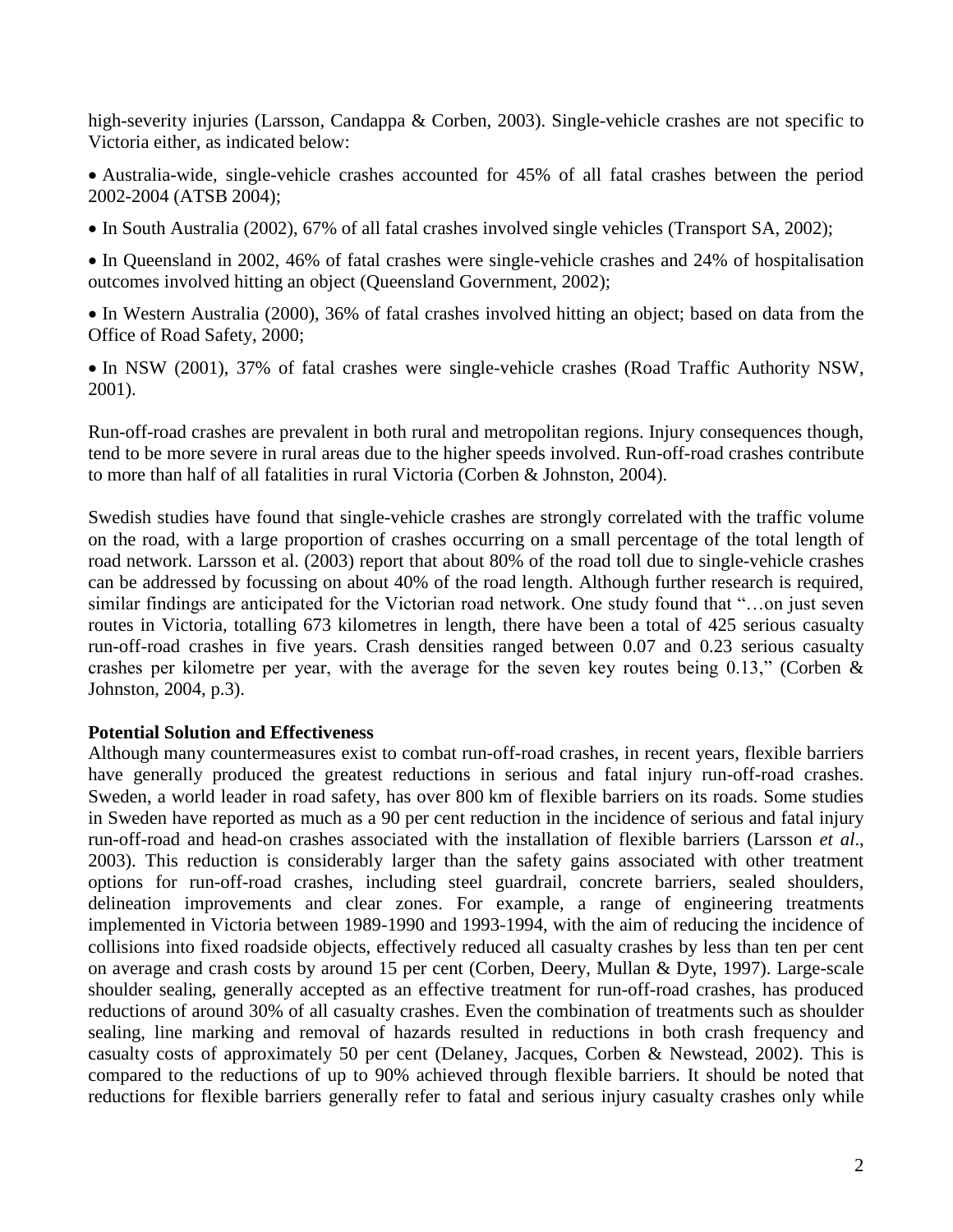reductions quoted for other countermeasures often include all casualty crashes. Nevertheless, even if only serious casualty crashes were considered for the above treatments, the reductions are still likely to fall short of reductions of around 90 per cent effected by flexible barriers.

# **Barrier Design**

Typically manufactured in two basic design forms, flexible barriers have four heavily tensioned steel cables fastened in parallel or criss-crossed between posts to 'catch' out-of-control vehicles that are leaving the roadway (Figure 1). Flexible barriers are also utilised to separate two opposing directions of traffic on undivided roads or along medians to prevent head-on crashes and crashes with trees, poles and other rigid objects located within medians.

The design philosophy for roadside barriers that has developed over many years appears to not take explicit account of the needs of motorcyclists. Roadside barriers are designed to meet established US or European crash-testing standards*.* These standards define the crash test conditions in terms of vehicle mass, speed and angle of impact, with generally no requirement to consider motorcyclists. As a consequence, the physical design and performance of barriers in collisions with motorcyclists can be insensitive to the specific needs of this highly vulnerable category of road user. Of particular concern, is that the mass of a rider is about an order of magnitude less than a typical vehicle. A barrier post designed to collapse in an impact with a vehicle therefore may prove effectively rigid to a motorcyclist.

Unlike for motorcycles, however, the mass of heavy vehicles appears to not create a significant problem in flexible barrier collisions, with the barriers containing tensile forces much greater than design values (Jacques, Franklyn, Corben & Candappa, 2003).

The high crashworthiness of flexible barriers for vehicle occupants can be attributed mainly to the deformation that occurs upon impact with the highly-tensioned steel cables. The frangible barrier posts are designed to collapse upon impact, releasing the tension from the ropes and guiding the errant vehicle to a gradual standstill on the side of the road. Much of the vehicle's kinetic energy at impact is dissipated during the period of barrier deformation, leaving a substantially reduced amount of kinetic energy to be absorbed by the vehicle and its occupants. The distribution of the corresponding kinetic energy between barrier, vehicle and occupants depends upon several factors. They include, the angle and speed of impact, the crashworthiness of the vehicle, use of in-vehicle restraint systems and physical conditions of the roadside.

The near-total conversion of run-off-road crash consequence from serious injury to minor injury, the ability to restrain even heavy vehicles, along with easy, cost-effective installation procedures, altogether suggest that flexible barriers would be an indispensable, key treatment option for run-offroad crashes in Victoria. Although used in over 25 countries, flexible barrier use in Victoria has been minimal when compared with the opportunities available. Based on Sweden's road network characteristics, indications that only a minor proportion of Victoria's road network needs to be treated in order to address the majority of single-vehicle crashes further highlight the opportunities for flexible barriers to be used extensively throughout Victoria.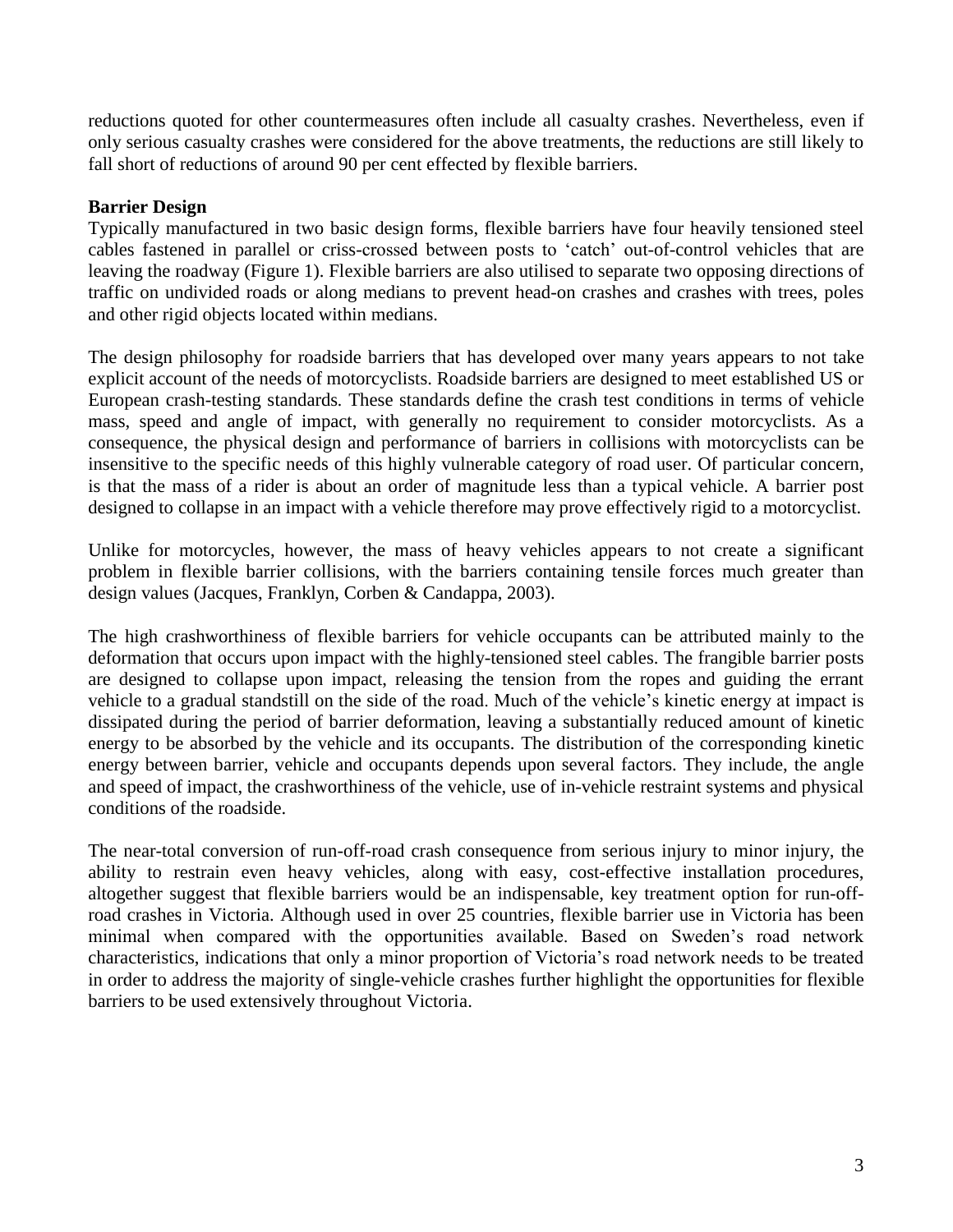#### **Impediments to Large-scale Use**

As mentioned previously, flexible barriers, address run-off-road crash consequences for the vast majority of road users through their flexibility. However, they represent a more rigid object for errant motorcyclists. Aspects of the posts and wire cables have also caused significant concern within motorcyclist groups: motorcyclists, fearing the injuries associated with the sharp edges of the barrier posts, and the possibilities of being "sliced" by the wire ropes upon impact, have in the past called for the prohibition of the barriers until further research is undertaken to ascertain injury risk to motorcyclists. These concerns may have influenced the degree of barrier use throughout Victoria.



**Figure 1:** Typical flexible barrier design

## **Potential Risk to Motorcyclists**

Motorcycle Involvement in Crashes

Motorcycling, in general, carries a high risk of injury. The Transport Accident Commission (TAC) reports that in Victoria in 2002, motorcyclists represented just 3 per cent of all registered vehicles but were involved in 14 per cent of all fatalities (TAC, 2003). Similarly, motorcyclist travel represents less than 1% of travel on Victorian roads (ABS, 2005), yet accounted for 12% of road deaths in 2004 (ATSB, 2005). Motorcyclists are reportedly 29 times more likely to be fatally injured per 100 million kilometres travelled than other vehicle operators (ATSB, 2002).

Motorcyclist Involvement in Single-vehicle Crashes/Crashes into Barriers

In NSW in 2001, seven per cent of single-vehicle crashes involved motorcyclists (Road Traffic Authority NSW, 2001) and in Victoria, 41% of motorcyclists killed in 2004 were involved in a singlevehicle crash (TAC, 2005).

Studies indicate a low proportion of motorcycle crashes involving barriers, with 0.2 per cent of motorcycle collisions in 1994 involving a guard fence (Austroads, cited in Mulvihill and Corben, 2004). Current figures of barrier involvement in motorcycle crashes are expected to be considerably higher due to greater extents of barrier installations and an increase in motorcycle registrations. Additionally, it is unclear whether the term "guard fence" refers specifically to steel guard rail (e.g. Wbeam cross-section), or barriers in general, the former leading to an underestimate of the size of the problem involving motorcycle collisions with barriers.

Research suggests that, having collided with a barrier, the likelihood of serious injury to the motorcyclist is disproportionately high. For example, in Denmark, 60% of barrier collisions involving a motorcyclist resulted in serious injury (Federation of European Motorcyclists' Associations (FEMA), 2000). These findings, while indicating the potential hazard any barrier presents to a motorcyclist, also demonstrate the vulnerability of a motorcyclist in collisions with any object, as riders do not have the protection of a vehicle body (afforded to car occupants), and therefore, will receive the full force of an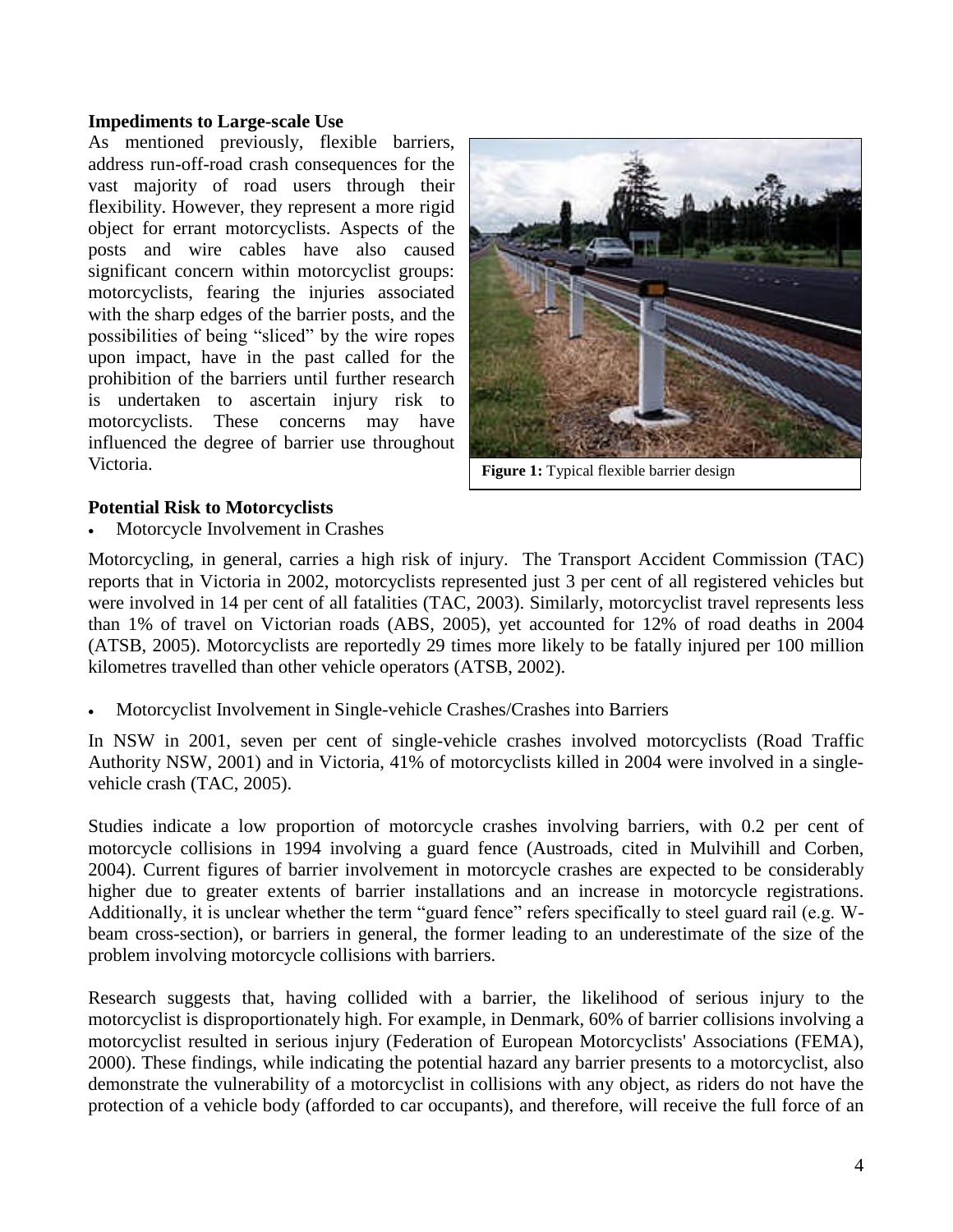impact. It should be noted also that these findings do not distinguish between the types of barriers involved in the crash. Given the relatively recent introduction of flexible barriers along roadsides, it may be that many of the studies in the 1990s refer to collisions with the more rigid barriers.

No directly relevant research is yet available to adequately address the safety risks associated specifically with flexible barriers for motorcyclists. Furthermore, there have been very few reported crashes involving motorcyclists and flexible barriers, making it difficult to definitively assess the risk this barrier type poses to motorcyclists. Although no evidence has been found of motorcyclists being "sliced" by flexible barriers, including in Sweden's comparatively vast experience with flexible barriers, it is generally accepted that both the posts and the wire ropes of the barrier present a safety risk to errant motorcyclists. It is also accepted that the rigid nature of concrete barriers, and the rigid posts and sharp edges of guardrail barriers, also present serious injury risks to errant motorcyclists. The magnitude of these risks relative to the various barrier types, (or the absence of a barrier), however, has been difficult to determine due to a lack of research in this area. While some motorcyclists suggest that the smooth surface of concrete barriers is more motorcyclist-friendly than flexible barriers, not all agree. A senior engineer from the French organisation  $SETRA<sup>1</sup>$  associated with barrier design, suggests that the impact forces involved in most concrete barrier collisions are too great to be considered safe for motorcyclists. A French medical expert on road crashes supports this view, believing concrete barriers are no better than metal barriers in reducing injury risk for motorcyclists (FEMA, 2000).

On the other hand, there is compelling evidence on the highly effective performance of flexible barriers in addressing roadside safety in general. Additionally, flexible barriers have several important safety advantages over other barrier types, such as their high energy absorption properties, (Duncan, Corben, Truedsson, and Fitzharris, 2001). The combination of these factors along with the lack of evidence that flexible barriers are inherently more hazardous to motorcyclists when compared to other options, presents an outstanding opportunity to undertake a major new program directed at roadside trauma, including motorcyclist injuries in run-off-road crashes. Such a program would involve the large-scale installation of flexible barriers to address the overall problem of run-off-road crashes, while concurrently evaluating and developing motorcyclist-friendly devices.

# **MOTORCYCLIST-FRIENDLY DEVICES**

Motorcyclist-friendly devices are intended to minimise injury risk to motorcyclists in barrier collisions. Summarised below are brief descriptions of currently available devices with results of any evaluations reported. The motorcyclist-friendly devices have only recently been introduced and so findings are based on comparatively limited data.

# **Moto.Tub**

Moto.Tub is intended to protect errant motorcyclists from making contact with the posts, as well as from sliding in between the barrier posts. Developed by Sodirel in France, it comprises two end support



**Figure 2 - example of Moto.Tub on site**

units, a rear-clamping device, and two tubular rails that are sleeved into the support piece (Figure 2). Installation and maintenance of Moto.Tub is reportedly fast and efficient. It requires only one person to

<sup>&</sup>lt;sup>1</sup> SETRA - Service d'Etude Technique Routier et Autotroutier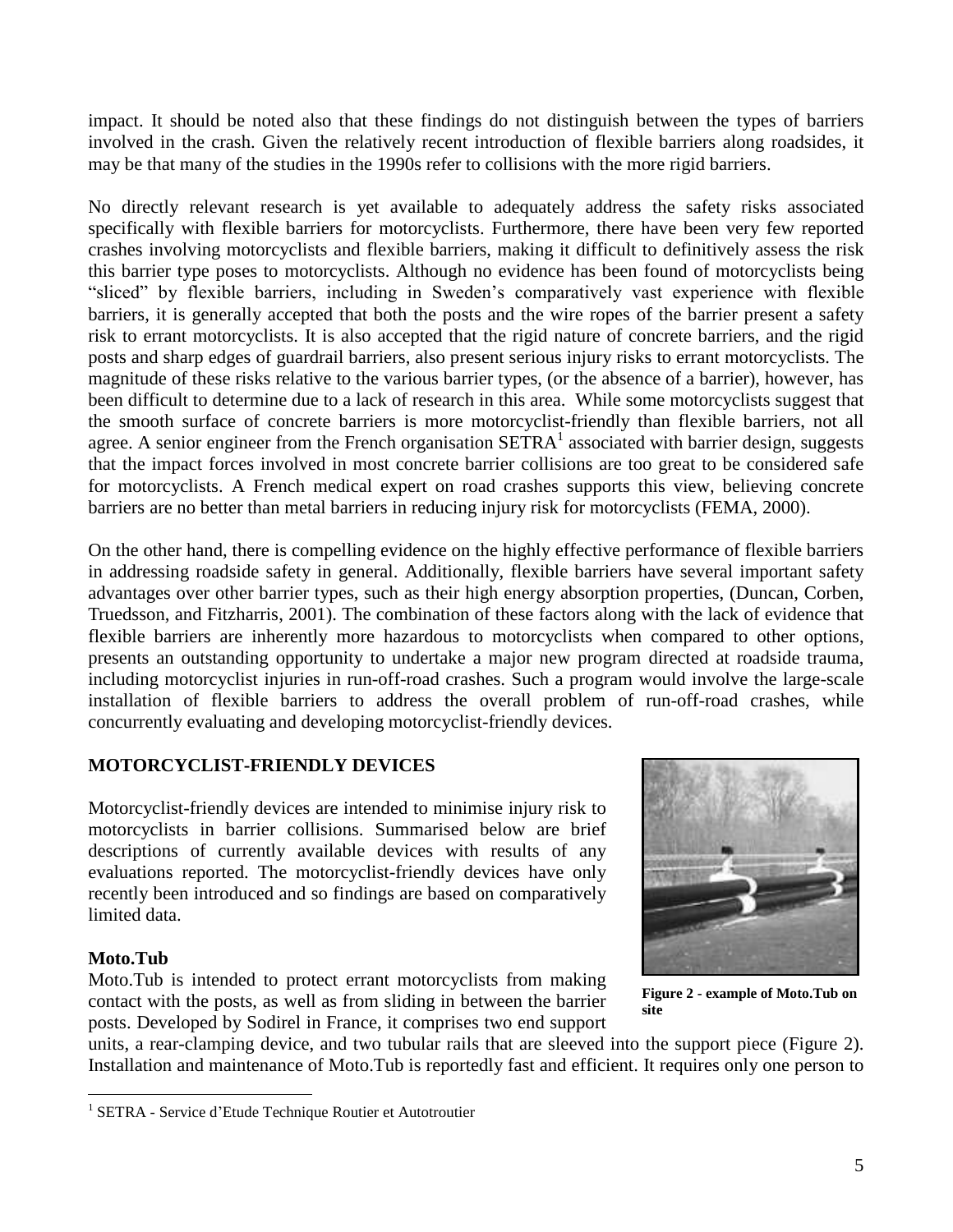install the tubing and takes only minutes to assemble each end support. The barrier need not be removed for installation and there are no requirements for specialised tools. The device has been trialled in France in 197 locations over a five-year period between 2000-2004. Evaluation of Moto.Tub is in progress, and includes a series of impact tests conducted at LIER2 in France in which an "instrumented" dummy was projected against a barrier at a speed of 60 km/h, an angle of 30 degrees and in two positions. Sodirel advises that the five-year trial appears to have been successful. In France it is now compulsory to install Moto.Tub on barriers for all new road infrastructure (Le Ministre de l'Equipement, 1999, cited in Hansen, 2004) and on sections identified as posing a high-risk, for existing infrastructure.

#### **Barrier Post Cross-sections**

Original flexible barrier design incorporated 'I' posts that have sharp edges exposed, a potential hazard for motorcyclists making contact with them. The more recent "Sigma", C, or S-shaped posts have rounded edges and are considered more forgiving in motorcyclist impacts (Schmidt, 1984; Ellmers, 1997, Koch & Brendicke, 1988, cited in Mulvihill & Corben, 2004). Evaluations on replacing the commonly used 'I' post with Sigma posts (Figure 3), indicate that collisions with Sigma-posts cause only bruising while collision with 'I' posts resulted in fractures and amputations (Ellmers 1994, cited in FEMA, 2000). Sigma posts (or S or C-shaped alternatives) are now integrated into all standard barrier design in Victoria irrespective of barrier location (Thompson, B., 2005).

#### **Crash Barrier Post Protectors**

Crash barrier post protectors are energy-absorbing encasements fitted onto posts (Figure 4). They are made of polystyrene or similar materials, are durable, and have a life of four years. Evaluations indicate that where crashes have already occurred, post protectors can cut motorcycle fatalities by 25% and substantially reduce crash severity (Mulvihill  $\&$ Corben, 2004). Trials show that without protectors, resultant injuries are regarded as 'severe'. With protectors, injuries are regarded as 'moderate' to 'minor', and impact deceleration and forces are halved. At present, there have been no real-world incidents of motorcyclists impacting a barrier post protector.

#### **Shrubs as Decelerators**

Shrubs, such as the commonly used Rosa Multiflora Japonica, (Figure 5) placed in front of barriers can act as 'speed-breakers' for motorcyclists prior to barrier impact. Some initial evaluations indicate success in decelerating the motorcyclist. Used in a number of countries including Australia, and the US (for a median barrier), barrier-side shrubs are encouraging in reference to decelerating a rider, though they appear to have little effect on an errant vehicle. Research in France indicates that a screen or shroud could be an effective way of reducing motorcycle

**Figure 3 - diagram of I-post (left) and Sigma post**



**Figure 4 - example of crash barrier post protector**



**Figure 5 - Rosa Multiflora Japonica**

 $2$  LIER - Laboratoire Inrets Equipements de la Route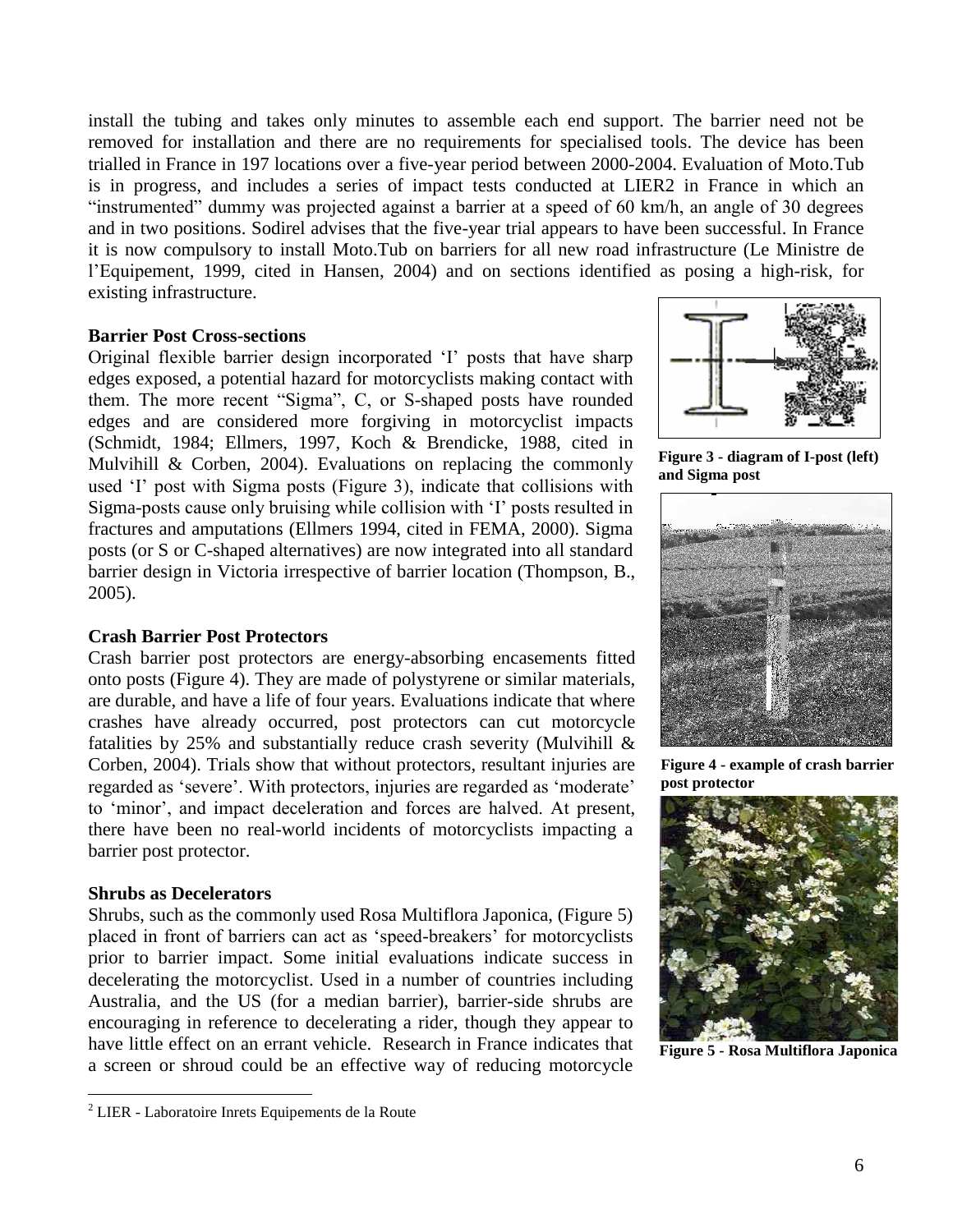fatalities (Mulvihill & Corben, 2004). Little or no testing has been undertaken to ensure contact with the thorns is at tolerable levels and that there are no adverse effects of the shrub on barrier performance in passenger vehicle collisions. A disadvantage of the shrub is that, although used in a number of countries, including the US as a median barrier, it is now regarded as a noxious weed due to its dense growth, and could also create maintenance difficulties. An aesthetic benefit to the use of shrubs as decelerators is the concealment of the roadside barriers.

The findings reviewed here suggest that the various forms of barrier post protection and post design modification can have a valuable effect on reducing impact severity for motorcyclists in barrier collisions. Depending on the actual test performed, results show Abbreviated Injury Scale (AIS) (Copes, Sacco, Champion & Bain, 1989) values are often halved; injuries can be converted from severe to minor injuries; and deceleration and impact forces are reduced (Mulvihill & Corben, 2004). The tests however, often do not distinguish between the types of barrier being tested or whether only the post with its protection was included in the test. Products such as aluminium profiling and wire rope covers can be placed over the ropes of the flexible barrier to allay fears of "cheese-cutter" effects. No evaluation of the products had been undertaken at time of writing and so these products have not been presented in the paper for further discussion. Although MotoRail and RubRail, (flat rails that are placed across the barrier posts) are forms of post protectors, they have not been presented here as potential barrier protectors as they are more suitable for steel guardrails.

# **POSSIBLE OPTIONS FOR VICTORIAN ROADS**

Given the available information on the effectiveness of the various forms of barrier post protection, it appears that Moto.Tub, Crash Barrier Post Protectors, modified posts and shrub speed-breakers are the measures most readily available for immediate use. The more forgiving Sigma posts, however, are already being used by Victorian and some international road authorities, while shrub decelerators do not necessarily prevent direct contact with the posts. Moto.Tub and Crash Barrier Post Protectors therefore, are currently the two most promising countermeasures for motorcycle injury resulting from barrier impacts. The features of each of these are compared in greater depth below.

#### **Moto.Tub vs Crash Barrier Post Protectors**

Moto.Tub and Crash Barrier Post Protectors both absorb impact energy, thereby reducing crash severity, and physically separate the motorcyclist from the post. They are also considered easy to install, and can be incorporated into standard design. An advantage of Moto.Tub in comparison to Crash Barrier Post Protectors is that its longitudinal design could help prevent the motorcyclist from slipping underneath the wire ropes and into a roadside hazard. This helps address motorcyclist concern that wire rope barriers do not fully prevent motorcyclist contact with roadside hazards. It is also possible that the use of recycled material, and Moto.Tub's less intricate design could help keep production costs down, though more formal costing would be required to confirm this.

There are two foreseeable disadvantages of Moto.Tub. Firstly, its longitudinal design could potentially modify the original flexible barrier design more significantly than Crash Barrier Post Protectors (Figure 6). However, no data are available on any adverse effects of the barrier protectors on the restraining capacity of wire rope barriers for passenger vehicles. Secondly, in some cases, a motorcyclist impacting with Moto.Tub could be directed subsequently into the wire ropes themselves. Further research is needed to investigate these two potential disadvantages.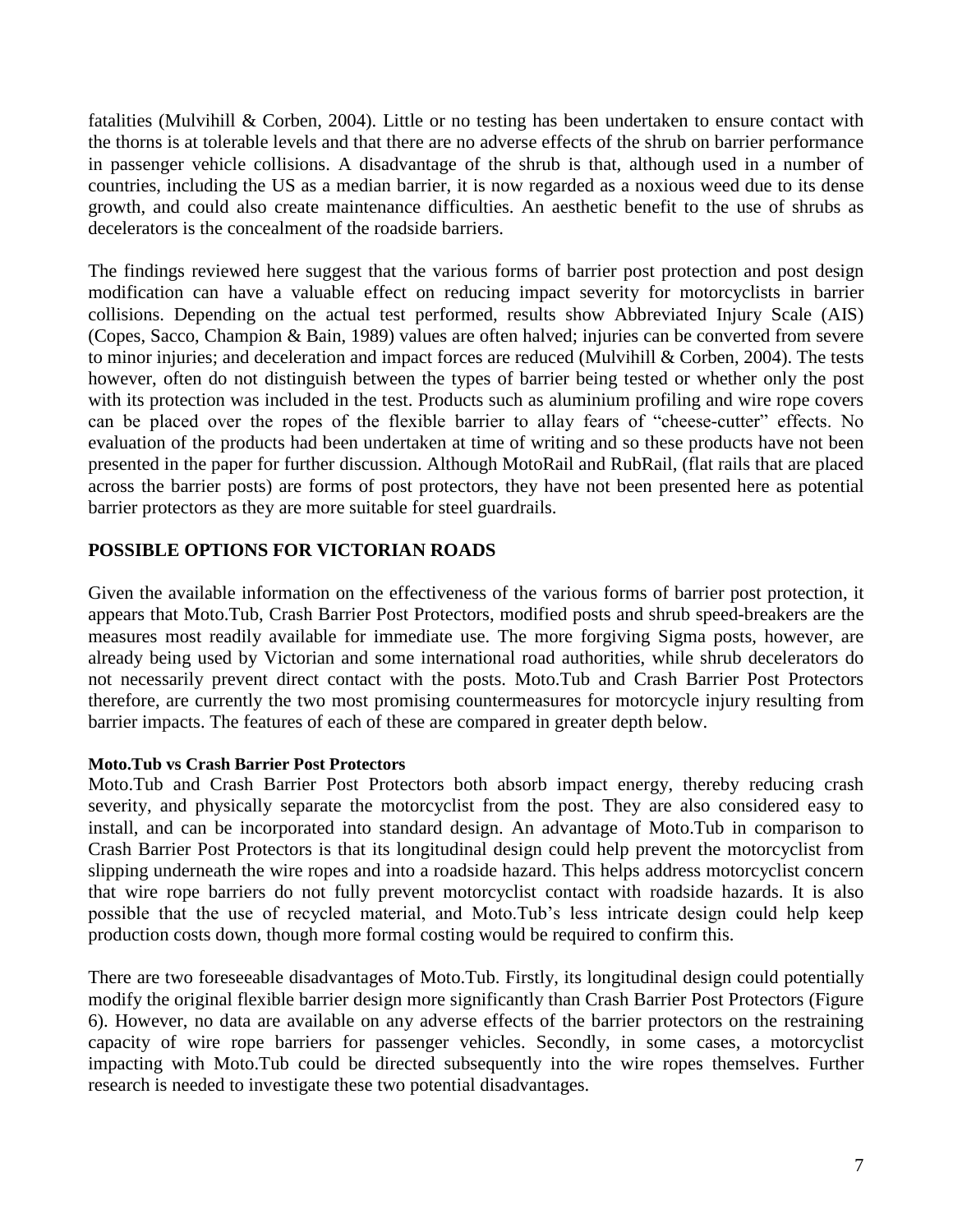

**Figure 6: Computerised image of potential use of Moto.Tub on wire rope barriers; and a photo of an on-site Crash Barrier Post Protector (Source: Blue Systems website)**

Crash Barrier Post Protectors, on the other hand, seem unlikely to reduce the frangible nature of the posts in vehicle collisions based on typical impact speeds. However, they do not have the advantage of offering protection to errant motorcyclists sliding towards a hazard in between posts.

As there is no clear evidence to endorse one measure over the other, it is recommended that trials of both options be undertaken to better determine the most suitable measure for Victorian road conditions.

#### **Application Potential**

In early 2004, there were approximately 100 km of flexible barrier on Victorian roads (Thompson, B., 2004) and this is expected to rise sharply in the coming years. Although sites trialling potential countermeasures are expected in the near future, at present, no barrier protecting devices have been introduced (Thompson, B., 2005). Retrofitting treatments is typically more expensive than including them at construction. Given flexible barrier use in Victoria is still in its early stages, immediate consideration to further study the benefits of the suggested motorcyclist-friendly devices, and adopt a policy on their use, can assist in providing the full benefits of early introduction.

Incorporating barrier protectors on all lengths of flexible barrier will not be economically feasible in the short term given the small proportion of road users who are motorcyclists and the even smaller proportion of crashes where motorcyclist collide with a barrier. Selected use of the barrier protectors will best address motorcyclist concerns while maintaining the viability of the treatment.

Relying on crash history or "BlackSpot" sites to select potential sites for barrier protectors may not be very effective, as run-off-road crashes for passenger vehicles and motorcyclists alike, tend to occur somewhat randomly. However, certain road sections have been identified by motorcyclist groups as posing elevated risks to motorcyclists; namely, motorways and dual carriageways with outside curve radii of less than 400 m, other roadways with radii of less than 250 m, and grade-separated intersections (Hansen, 2004). These sections could be fitted with barriers, irrespective of crash history.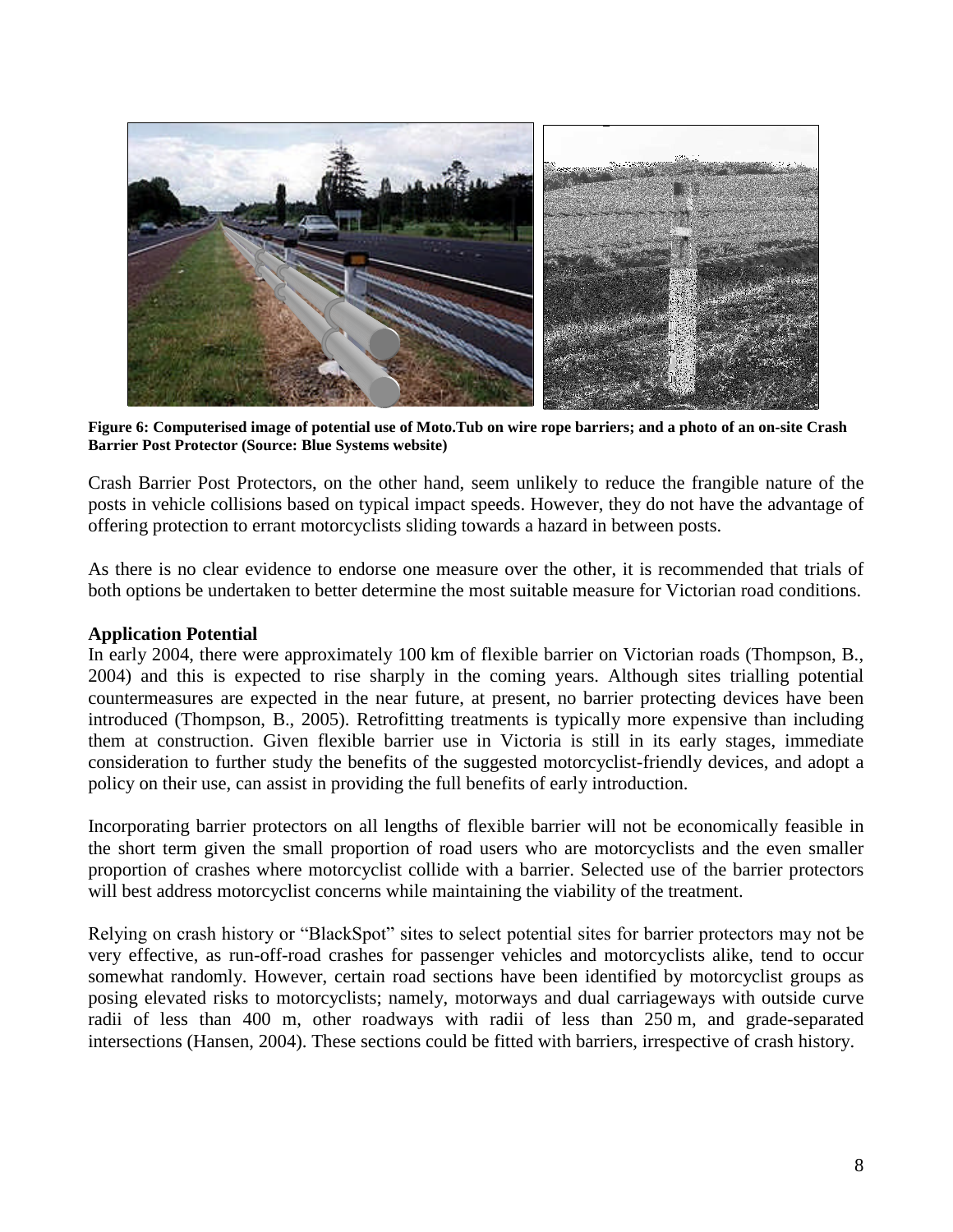#### **Implementation**

Use of barrier protectors on a large scale may yet be difficult to justify since there is no great certainty of their effectiveness. Existing research into the area is limited, inadequate numbers of tests have been undertaken to confirm the effectiveness of post protectors, and insufficient real-world barrier collisions have occurred to substantiate predicted outcomes. Preliminary data overseas are indicative of improved safety for motorcyclists, and demonstrate ease of integration into standard wire rope barrier design. However, there is currently heavy reliance on international, especially European, initiatives to evaluate these devices, resulting in further difficulty in justifying large expenditure without a high likelihood of safety benefits. Therefore, further studies and trial implementation of post protectors in Victoria are essential to rapidly progress the utilisation of motorcyclist-friendly devices. The ultimate aim would be to have them included as part of standard design of wire rope barriers along areas of elevated risk.

# **CONCLUSIONS/RECOMMENDATIONS**

Available research on motorcyclist-friendly devices is limited: real-world collisions in Victoria are scarce, and evaluations of these devices have been mainly undertaken overseas. Moreover, definitions of barrier types in study reports have often been ambiguous, with clear distinctions often not being made between flexible barrier types and their more rigid counterparts. These factors all create difficulty in accurately ascertaining the true effectiveness of the devices presented in this paper. Notwithstanding these limitations, it appears that Moto.Tub and Crash Barrier Post Protectors are currently two devices that can quite readily be integrated into barrier design to help alleviate motorcyclist injury risk in flexible barrier collisions, as well as motorcyclist safety concerns. Further research, and trial sites are essential however to verify the international findings on reductions in injury level, while also ensuring that barrier performance and, in particular, the effectiveness of wire rope barriers is not diminished for the majority of road users. While addressing the concern of injury through post contact, it is important to ensure that the motorcyclist-friendly devices do not create other adverse effects such as redirecting motorcyclists up onto the wire ropes. Trial plantations of shrub decelerators along barriers where road reserve width allows, would help determine their possible benefits to errant motorcyclists. An Australian substitute for the Rosa Multiflora Japonica could be sought to address the noxious weed disadvantage, minimise costs, encourage the use of native plants, and ensure ease of care.

# **REFERENCES**

ABS. (2005), Motor *Vehicle Census 2004*. Canberra: Australian Bureau of Statistics

ATSB (2002), *Motorcycle Rider Age and Risk of Fatal Injury. Monograph 12: Motorcycle Safety 2000*. Canberra: Australian Transport Safety Bureau

ATSB (2004), *ATSB Road Safety Bulletin, June 2004* http://www.atsb.gov.au/road/stats/pdf/mrf062004.pdf).

ATSB. (2005), *Road Deaths Australia. 2004 Statistical Summary*. Canberra: Australian Transport Safety Bureau

Austroads. (1999), *The Austroads Guide to Traffic Engineering Practice - Part 15 Motorcycle Safety.*

Copes, W.S, Sacco W.J., Champion, H.R., & Bain, L.W. (1989), *Progress in Characterising Anatomic Injury*. In Proceedings of the 33rd Annual Meeting of the Association for the Advancement of Automotive Medicine, Baltimore, MA, USA 205-218.